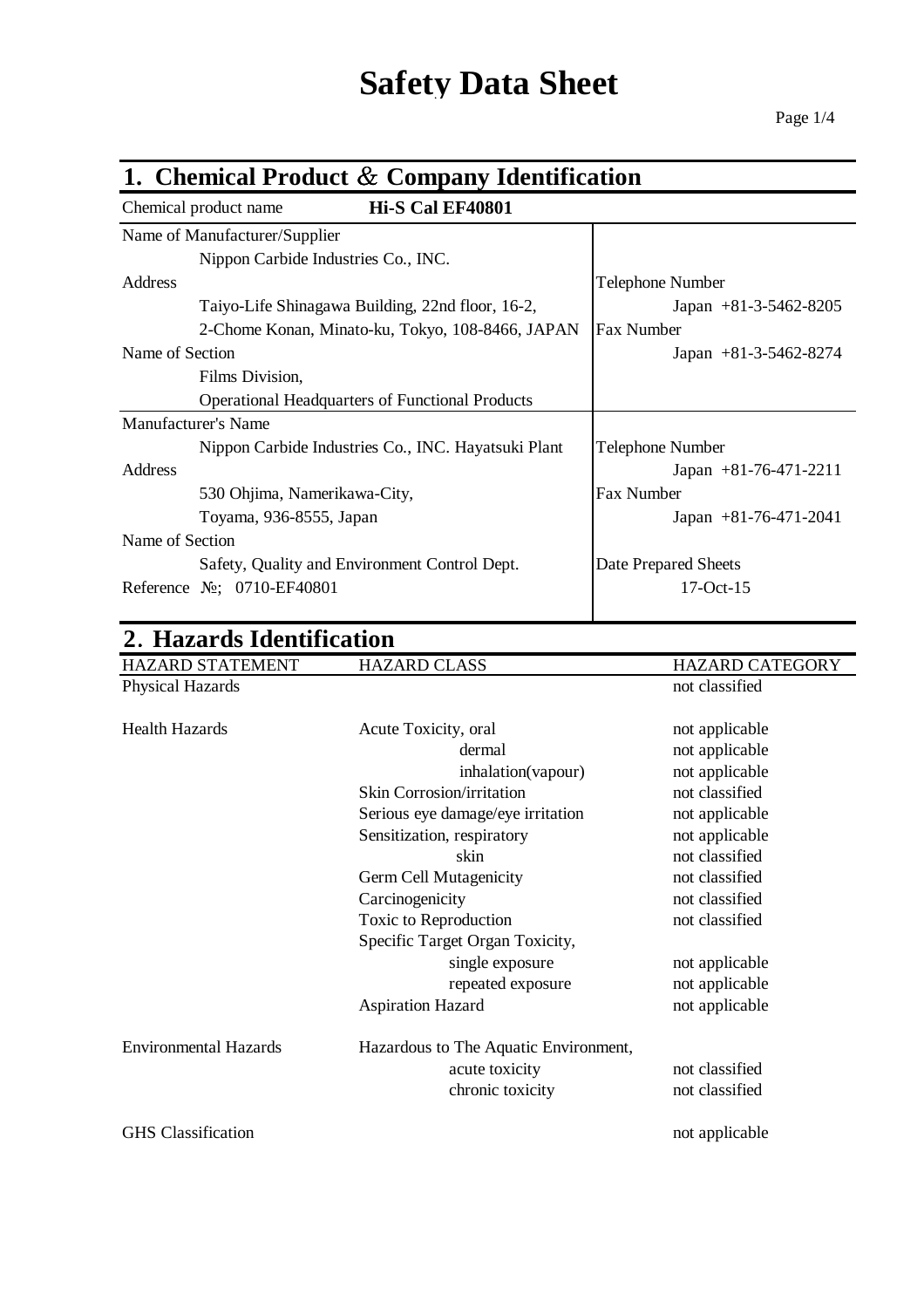## **3. Composition / Information on Ingredients**

Substance : Mixture - Mixture is based on Fluorocarbon polymers Film and the others Chemical Name : Fluoro Resin Film Ingredients and Composition / CAS №

|                           | $wt$ %             | $CAS$ No.    |
|---------------------------|--------------------|--------------|
| Fluoro Resin              | $50\sim\!60$       | Confidential |
| Adhesive(acrylic polymer) | $40\n\nthicksim50$ |              |
| Liner Paper               |                    |              |

# **4**. **First-Aid Measures**

Eye Contact

In case of injury seek medical attention.

Skin Contact

Not special requirements.

Inhalation

If burning vaporous are inhaled immediately seek medical attention.

Ingestion

examination and treatment by a physician. Immediately give the victim of water, attempt to make the victim vomit and medical facility for

## **5. Fire-Fighting Measures**

Specific Hazards with Regard to Fire-Fighting Measures.

Evacuate personnel to safe area.

Firefighters should wear proper protective equipment.

Keep personnel removed from and upwind of fire.

#### Extinguishing Media

Use water, foam or dry chemical powder.

## **6. Accidental Release Measures**

Sheeting and liner have slippery properties.

Do not leave off cuts of sheeting or liner on floor area. Keep working area clean.

# **7. Handling and Storage**

Handling Method

Be careful not to drop product on foot.

Keep box dry.Do not use hook for handling box.

Storage Method

Keep away from heat, steam pipe or sunlight. Keep at temperature not exceeding 25℃.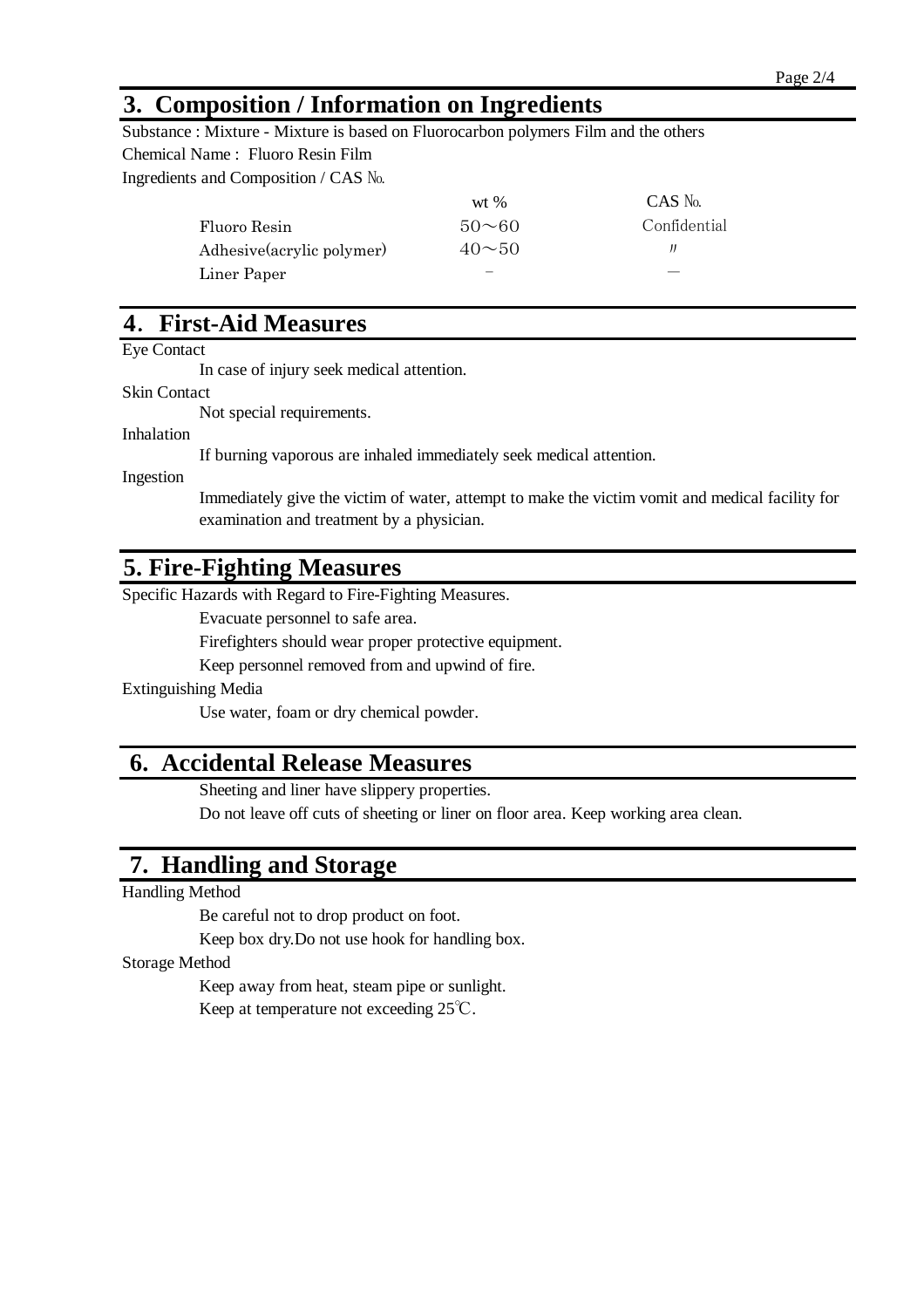# **8. Exposure Control / Personal Protection**

#### TLV Control Not established OSHA PEL / ACGIH Not established. Respiratory Protection Protective Clothing Not special necessarily. General working clothes. Ventilation Equipment Eye Protection Not special necessarily. Not special necessarily. Protective Gloves General gloves.

# **9. Physical and Chemical Properties**

Appearance

Film with adhesive and paper liner wound around paper core.

# **10. Physical Hazard (Stability and Reactivity)**

This product is considered a stable material under normal and anticipated storage and handling conditions.

# **11. Toxicological Information**

Corrosive

In normal use, this material is extremely safe and not liable to catch fire or create explosion. However, when burnt this material generates hydrogen fluoride, carbon dioxide and carbon oxide gas.

#### **12. Ecological Information**

Biodegradability

Now, there is no knowledge.

Other Information

Now, there is no knowledge.

# **13. Disposal Consideration**

Waste Disposal Method

Consult waste disposal company for the optimum treatment.

# **14. Transport Information**

Follow all regulations in your country.

# **15. Regulatory Information**

Follow all regulations in your country.